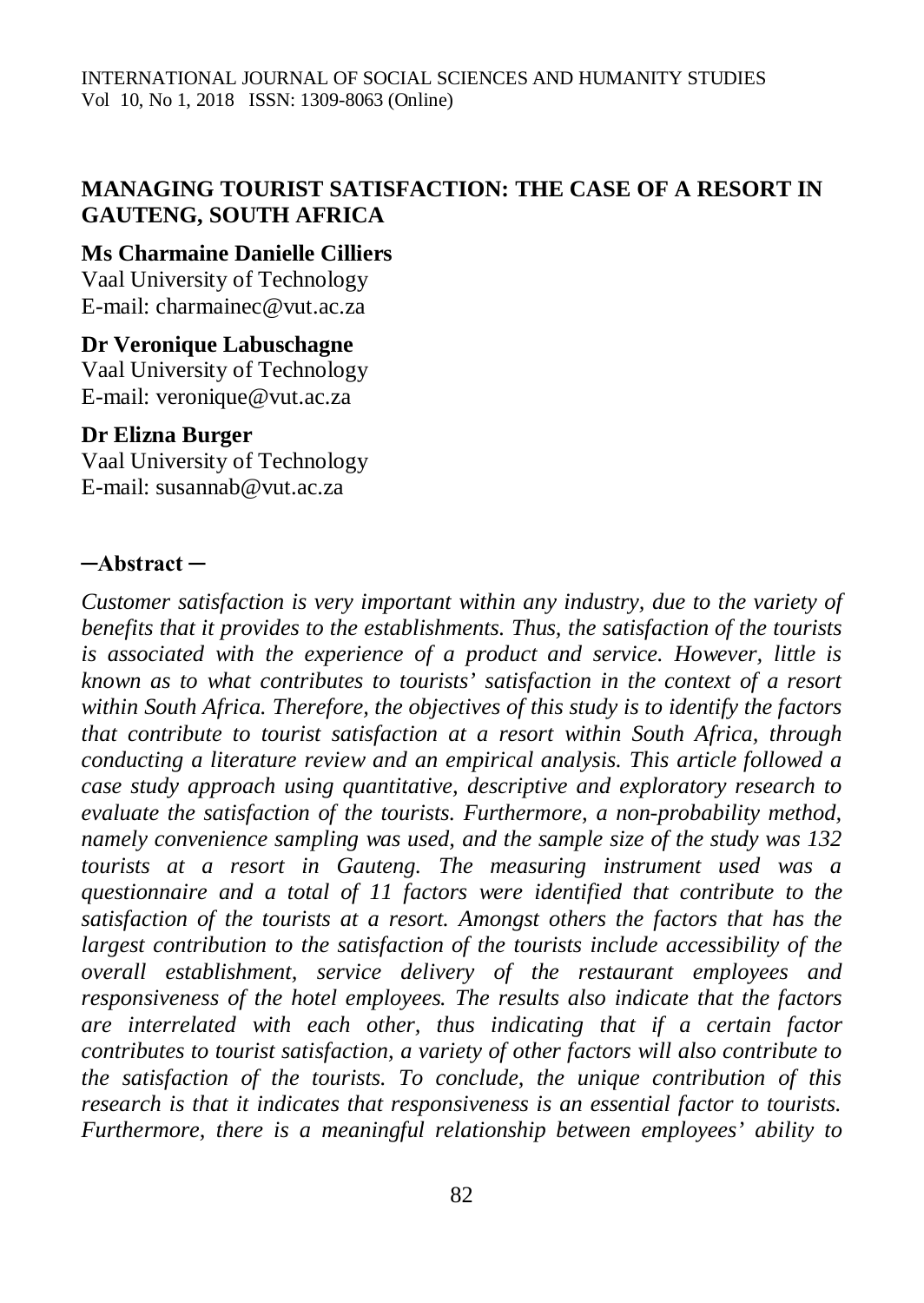*deliver reliable services and their responsiveness to the needs of the resort guests. Therefore, these factors need close attention from resort managers to maintain and improve tourist satisfaction.*

**Key Words:** *tourist satisfaction, tourism, factors, tourists, resort.*

**JEL Classification:** M31, Z33

## **1. INTRODUCTION**

The objectives of this study is to identify the factors that contribute to tourist satisfaction at a resort within South Africa, through conducting a literature review and an empirical analysis. Tourist satisfaction can be defined as the individual's cognitive-affective state that is obtained from a tourist experience (Iniesta-Bonillo, Sanchez-Fernandez & Jimenez-Castillo, 2016:5003). The satisfaction of tourists is an essential factor in the tourism industry. Previous studies have focused on customer satisfaction in other working environments (Ihtiyar, Ahmad & Osman, 2014:492; Ozatac, Saner & Sen., 2016:873; Yeo, Mohamed & Muda, 2016:179) and geographical areas outside South Africa (Arasli & Baradarani, 2014:1416; Lovrentjev, 2015:555; Poolklai, 2015:2120). However, there is limited research done on tourist satisfaction in the context of resorts in South Africa focusing on the factors that contribute to the satisfaction of the tourists.

#### **1.1. Factors affecting tourist satisfaction**

An understanding is needed of the factors (see Table 1) that influence the tourists' satisfaction at resorts to obtain advantages such as loyalty, positive word of mouth and increase in profit (Ozatac *et al.,* 2016:87). Some of the factors influencing tourists' satisfaction include tangibility, reliability, safety and security, empathy, receptivity, responsiveness, and assurance. According to Sekajja (2006:66), Marinescu and Ispas (2012:350) and Ara (2016:90), tangibility, involve items such as attractiveness of the establishments' structure. Reliability involves items such as room service, and safety and security entail items such as the welcoming of the guests (Marinescu & Ispas, 2012:350). Empathy includes the skills and experience of the staff (Sekajja, 2006:66; Marinescu & Ispas, 2012:350; Ara, 2016:90), and Marinescu and Ispas (2012:350) grouped the attention of the staff to establish an effective relationship with the tourists under receptivity. Assurance include friendliness of the staff and responsiveness include the user-friendliness of the reservation at the establishment (Sekajja, 2006:66; Ara, 2016:90). The factors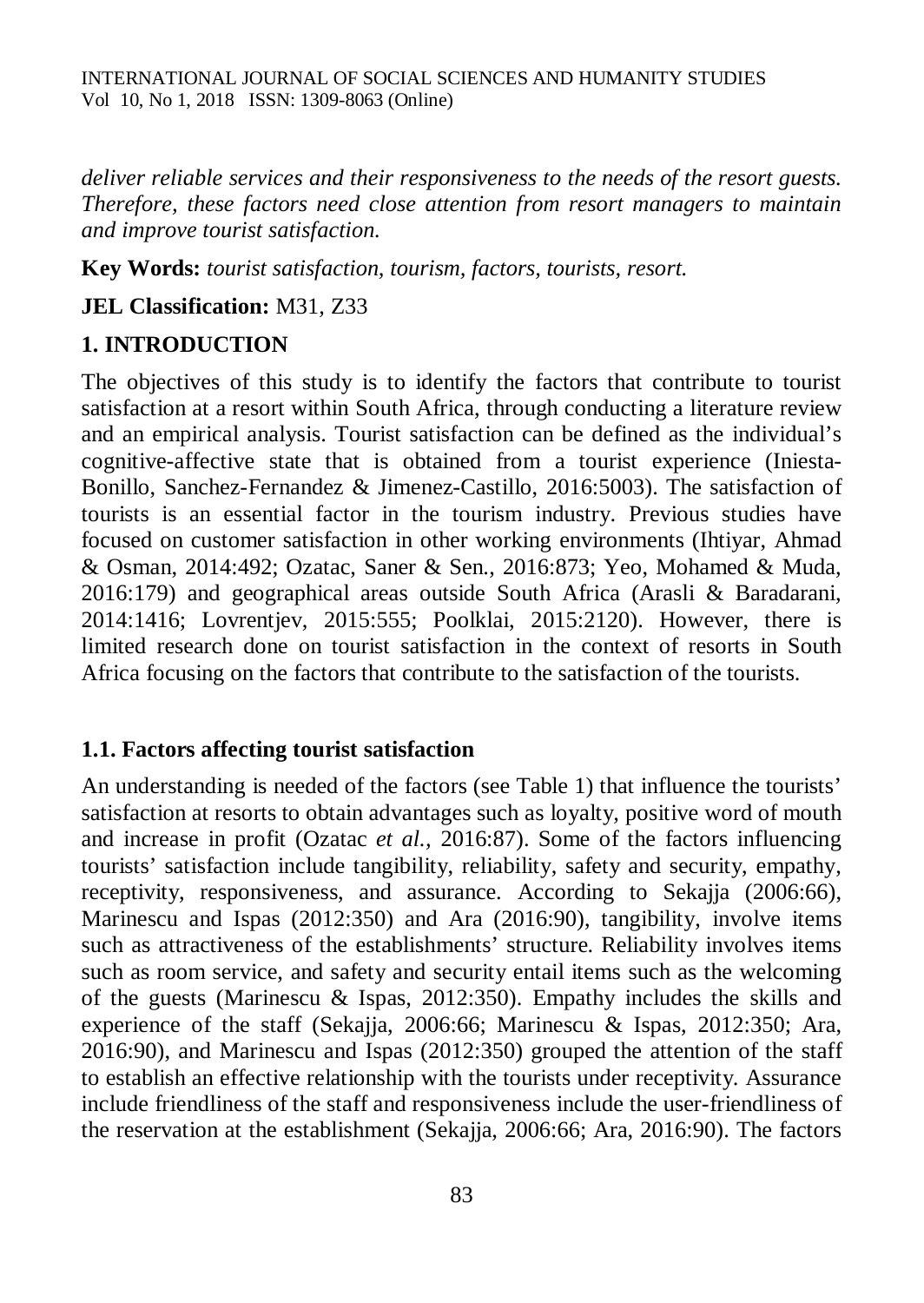that have been identified in other studies are overlapping. Therefore, there is inconsistency with regards to which factors affect tourist satisfaction in a resort context.

| <b>Factor</b>  | <b>Industries</b>          | Author(s)                                       |
|----------------|----------------------------|-------------------------------------------------|
| Tangibility    | Tourism, hotel, banking,   | Sekajja (2006:66), Agbor (2011:59),             |
|                | education, retail,         | Marinescu and Ispas (2012:350), Anjum,          |
|                | telecommunication, and     | Aftab, Sultan and Ahmed (2016:513), Ara         |
|                | nature reserve             | (2016:90), Ozatac et al. (2016:874)             |
| Reliability    | Tourism, hotel, banking,   | Sekajja (2006:66), Agbor (2011:59),             |
|                | education, retail,         | Marinescu and Ispas (2012:350), Anjum et al.    |
|                | telecommunication, and     | (2016:513), Ara (2016:90), Ozatac et al.        |
|                | nature reserve             | (2016:874)                                      |
| Safety and     | Tourism                    | Marinescu and Ispas (2012:350)                  |
| security       |                            |                                                 |
| Empathy        | Tourism, hotel, banking,   | Sekajja (2006:66), Agbor (2011:59),             |
|                | education, retail,         | Marinescu and Ispas (2012:350), Anjum et al.    |
|                | telecommunication, and     | $(2016:513)$ , Ara $(2016:90)$                  |
|                | nature reserve             |                                                 |
| Receptivity    | Tourism                    | Marinescu and Ispas (2012:350)                  |
| Responsiveness | Hotel, banking, education, | Sekajja (2006:66), Agbor (2011:59), Anjum       |
|                | retail, telecommunication, | et al. (2016:513), Ara (2016:90), Ozatac et al. |
|                | and nature reserve         | (2016:874)                                      |
| Assurance      | Hotel, banking, education, | Sekajja (2006:66), Agbor (2011:59), Anjum       |
|                | retail, telecommunication, | et al. (2016:513), Ara (2016:90)                |
|                | and nature reserve         |                                                 |

**Table 1: Factors that influence the satisfaction of tourists**

It can be seen from Table 1, that there are a variety of factors that influence tourists' satisfaction. A large variety of these factors were identified in other industries that are not within the scope of tourism. Some of the factors were however identified within the tourism industry, but there are limited factors identified in the context of a resort within South Africa. Therefore, the current study identified other factors that contribute to the satisfaction of the tourists within a resort context in South Africa.

## **2. METHODOLOGY**

This study followed a case study approach using quantitative, exploratory and descriptive research to evaluate tourist satisfaction, and to uncover the factors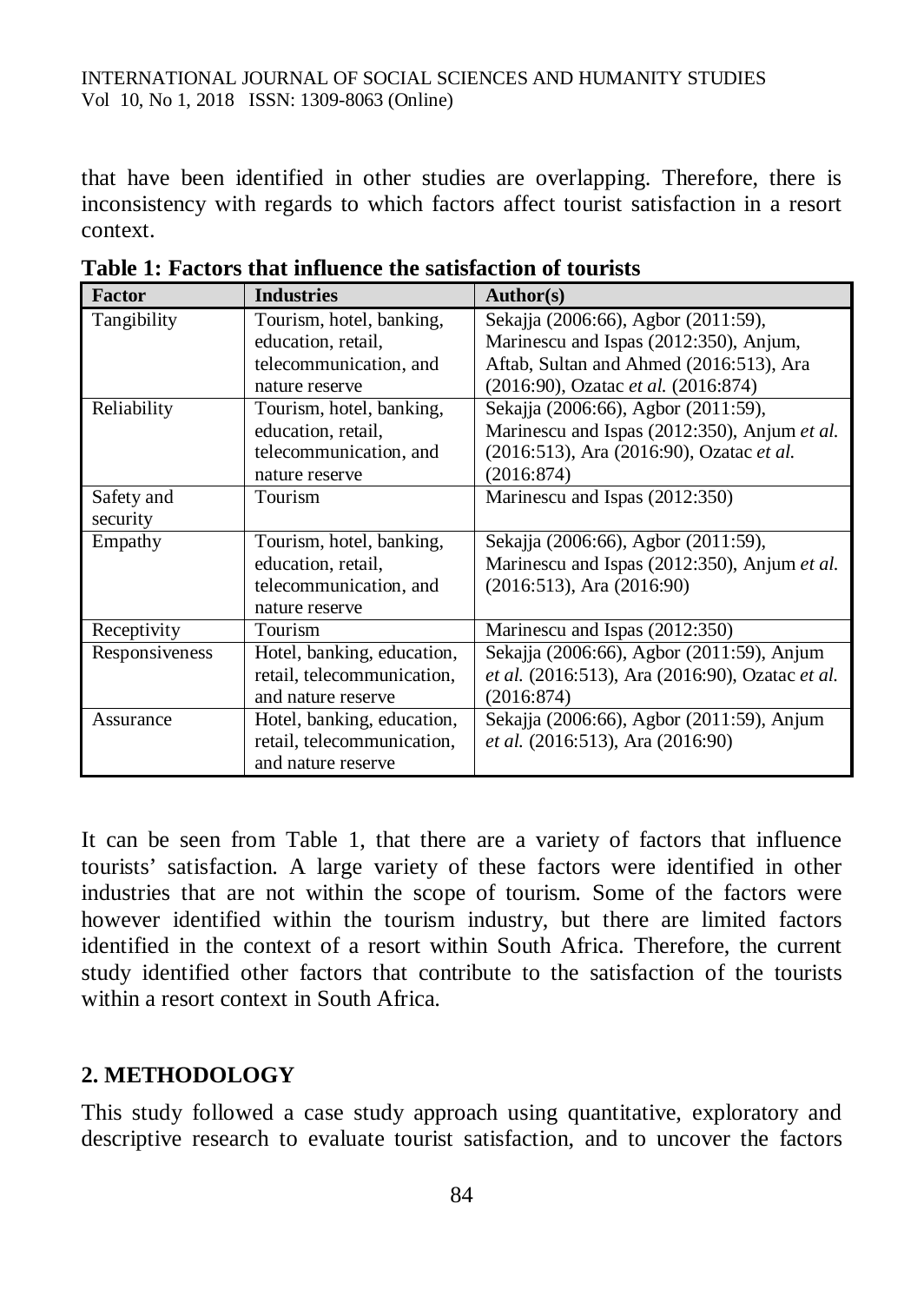contributing to tourist satisfaction at a resort. A formal letter was sent to the resort by means of an e-mail, stating the purpose of the study and requested permission to conduct the survey on their premises. A non-probability sampling method, convenience sampling was used, and the study population included the tourists who visited the resort during weekends. The sample size for this research study was 132 tourists, with a total of 100 completed questionnaires. The survey consisted of two sections and 60 questions. A pilot study was conducted with ten tourists at the selected resort in April 2017 and shortcomings were corrected. The researcher distributed the questionnaire during weekends, from the 22 October 2017 until the 3 December 2017. The only respondents, who participated in this study, were the tourists that used hotel and restaurant services. The data from the respondents were first captured and analysed in Microsoft Excel spreadsheet, and descriptive statistics were used to analyse the data. Secondly, the data was captured and analysed in SPSS, the data included the demographic profile and tourist satisfaction. The following statistical techniques were applied to the data: exploratory factor analysis, Kaiser-Meyer Olkin and Bartlett's test, Cronbach's Alpha coefficient and Spearman Rank Order Correlations.

# **3. RESULTS**

The primary goal of this study was to identify the factors that contribute to the satisfaction of tourists at the selected resort. The demographic results are as follows: 45% were male, and 55% were female, the majority of the respondents were between 30 years and 39 years of age (32%), married (64%) and matric was their highest qualification (33%). The factors that contribute to tourists' satisfaction are identified in three areas, namely overall establishment, restaurant facilities and hotel facilities. These factors are shown in Table 2.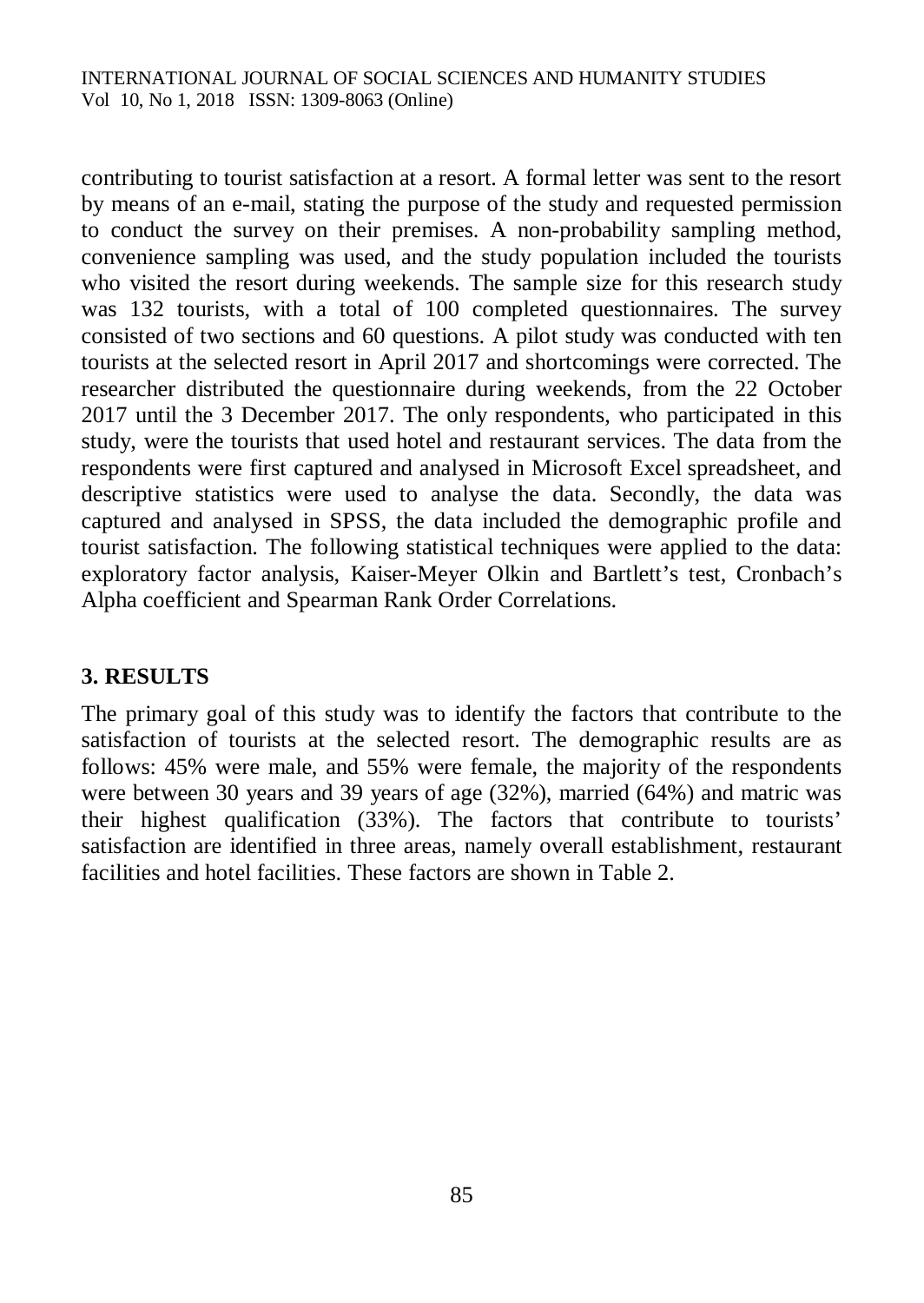| Table 2: Factor analysis of the factors that contribute to tourist satisfaction |  |  |  |
|---------------------------------------------------------------------------------|--|--|--|
| at a resort                                                                     |  |  |  |

| Factors contributing to the satisfaction of the tourists           | <b>FL</b> | <b>MV</b> | CA     | <b>IIC</b> |
|--------------------------------------------------------------------|-----------|-----------|--------|------------|
| <b>Overall establishment</b>                                       |           | 53.64%    |        |            |
| Factor 1: Accessibility of the establishment                       | 4.73      | .782      | .254   |            |
| Signage at this establishment                                      | .860      |           |        |            |
| Availability of parking space at this establishment                | .850      |           |        |            |
| Maintenance of this establishment                                  | .693      |           |        |            |
| Convenience of this establishment's booking system                 | .648      |           |        |            |
| <b>Factor 2: User-friendliness of the establishment</b>            |           | 4.65      | .650   | .421       |
| Scenery at this establishment                                      | .882      |           |        |            |
| Child-friendliness of this establishment                           | .651      |           |        |            |
| User-friendliness of this establishment's website                  | .634      |           |        |            |
| Safety and security at this establishment                          | .549      |           |        |            |
| Location of this establishment                                     | .485      |           |        |            |
| <b>Restaurant facilities</b>                                       | TV        |           | 80.47% |            |
| Factor 3: Quality assurance of the restaurant offerings            | 4.81      | .936      | .388   |            |
| Employees' communication skills at this restaurant                 | .961      |           |        |            |
| Overall cleanliness of this restaurant                             | .928      |           |        |            |
| Reliability of the employees at this restaurant                    | .869      |           |        |            |
| Flexibility of the employees at this restaurant to meet your needs | .820      |           |        |            |
| Overall services offered at this restaurant                        | .783      |           |        |            |
| Atmosphere at this restaurant                                      | .402      |           |        |            |
| Factor 4: Service delivery of the restaurant employees             |           | 4.87      | .899   | .556       |
| Attitude of the employees towards customers at this restaurant     | .912      |           |        |            |
| Professionalism of the employees at this restaurant                | .891      |           |        |            |
| Helpfulness of the employees at this restaurant                    | .749      |           |        |            |
| Quality of the food and beverages offered at this restaurant       | .744      |           |        |            |
| Promptness of the employees at this restaurant                     | .657      |           |        |            |
| Friendliness of the employees at this restaurant                   | .650      |           |        |            |
| Politeness of the employees at this restaurant                     | .519      |           |        |            |
| Factor 5: Sufficiency of the restaurant employees                  |           | 4.78      | .777   | .311       |
| Employees' appearance at this restaurant                           | .940      |           |        |            |
| Number of employees working at this restaurant                     | .744      |           |        |            |
| Individual attention provided by the employees at this restaurant  | .505      |           |        |            |
| Factor 6: Variety of the restaurant offerings                      |           | 4.77      | .610   | .000       |
| Variety of food and beverages offered at this restaurant           | .868      |           |        |            |
| Attractiveness of this restaurant                                  | .516      |           |        |            |
| Factor 7: Payment for the restaurant offerings                     |           | 4.72      | .734   | .000       |
| Payment facilities at this restaurant                              | .598      |           |        |            |
| Price of the food and beverages offered at this restaurant         | .507      |           |        |            |
| <b>Hotel facilities</b>                                            | TV        |           | 80.90% |            |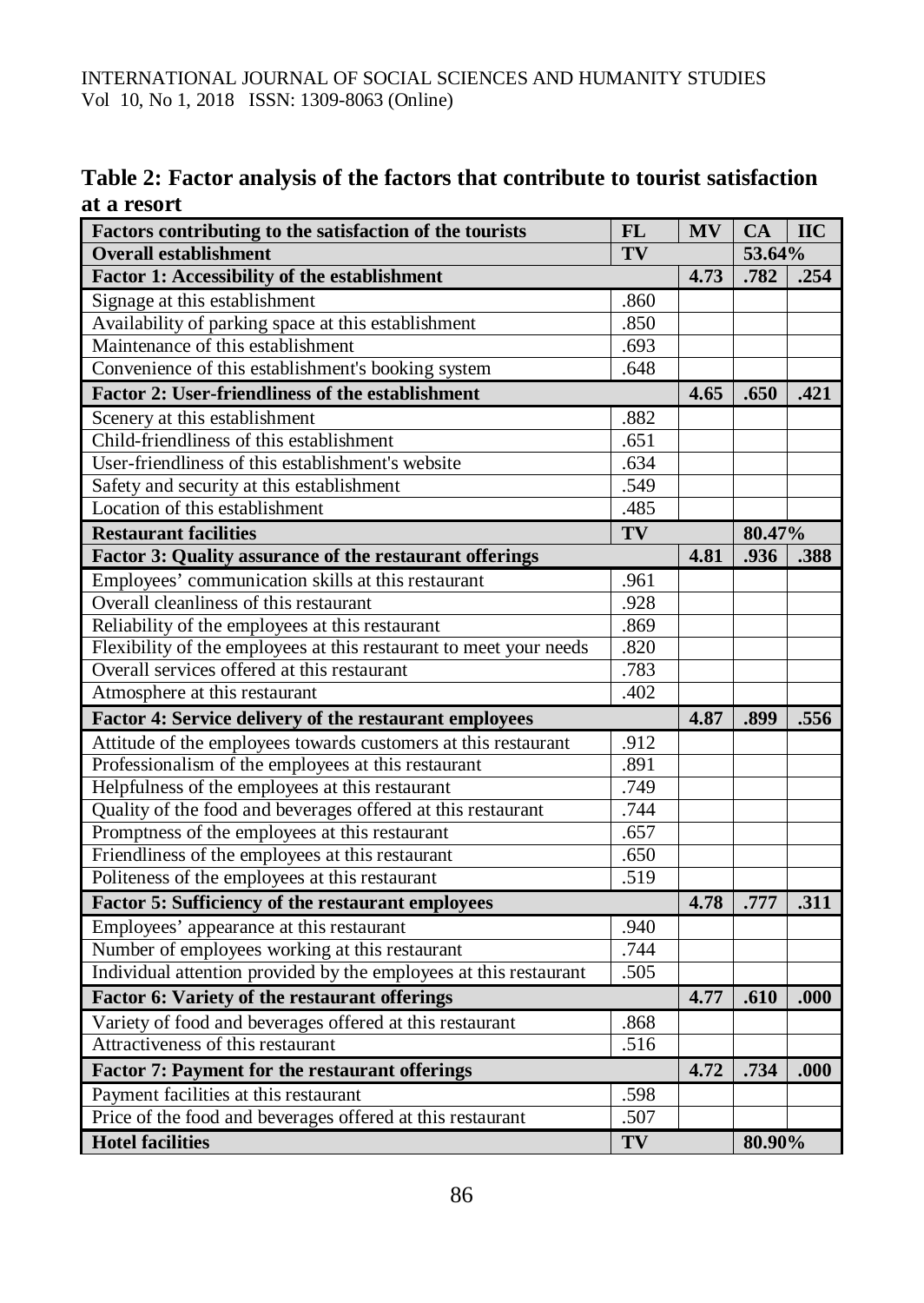| Factor 8: Employees' ability to deliver reliable services               | 4.87    | .966 | .202 |      |
|-------------------------------------------------------------------------|---------|------|------|------|
| Overall cleanliness of this hotel                                       | 1.057   |      |      |      |
| Reliability of the employees at this hotel                              | .813    |      |      |      |
| Promptness of the employees at this hotel                               | .800    |      |      |      |
| Quality of the rooms at this hotel                                      | .766    |      |      |      |
| Employees' appearance at this hotel                                     | .693    |      |      |      |
| Attractiveness of this hotel                                            | .591    |      |      |      |
| Employees' communication skills at this hotel                           | .573    |      |      |      |
| Overall service offered at this hotel                                   |         |      |      |      |
| Factor 9: Effectiveness of the hotel employees                          | 4.78    | .794 | .065 |      |
| Effectiveness of the check in and check out procedures at this<br>hotel | .853    |      |      |      |
| Number of employees working at this hotel                               | .807    |      |      |      |
| Individual attention provided by the employees at this hotel            | .711    |      |      |      |
| <b>Factor 10: Convenience of the hotel services</b>                     | 4.70    | .684 | .282 |      |
| Price of the accommodation                                              | .950    |      |      |      |
| Size of the rooms at this hotel                                         | .670    |      |      |      |
| Room service at this hotel                                              | .665    |      |      |      |
| Factor 11: Responsiveness of the hotel employees                        |         | 4.89 | .968 | .365 |
| Flexibility of the employees at this hotel to meet your needs           | $-.924$ |      |      |      |
| Helpfulness of the employees at this hotel                              | $-.920$ |      |      |      |
| Professionalism of the employees at this hotel                          | $-.892$ |      |      |      |
| Payment facilities at this hotel                                        | $-.852$ |      |      |      |
| Attitude of the employees towards the customers at this hotel           |         |      |      |      |
| Politeness of the employees at this hotel                               | $-.591$ |      |      |      |
| Atmosphere at this hotel                                                | $-.584$ |      |      |      |
| Friendliness of the employees at this hotel                             | $-.402$ |      |      |      |

Key: FL - Factor Loading, MV - Mean Value, CA - Cronbach's Alpha, IIC - Inter-items correlation, TV – Total Variance

Three factor analyses were conducted (see Table 2). The first factor analysis was done for the overall establishment and revealed an eigenvalue greater than 1.0 and explained 53.64% of the variance. The Bartlett's test of sphericity was significant (p<0.000), and the KMO was 0.711. The second factor analysis was conducted for restaurant facilities and had an eigenvalue greater than 1.0 and explained 80.47% of the variance. The Bartlett's test of sphericity was significant ( $p<0.000$ ), and the KMO was 0.680. The last factor analysis was done for hotel facilities and showed an eigenvalue greater than 1.0 and explained 80.90% of the variance. The Bartlett's test of sphericity was significant ( $p<0.000$ ), and the KMO was 0.863. The factor loadings for the 11 factors ranged between 0.402 and 1.057. Factor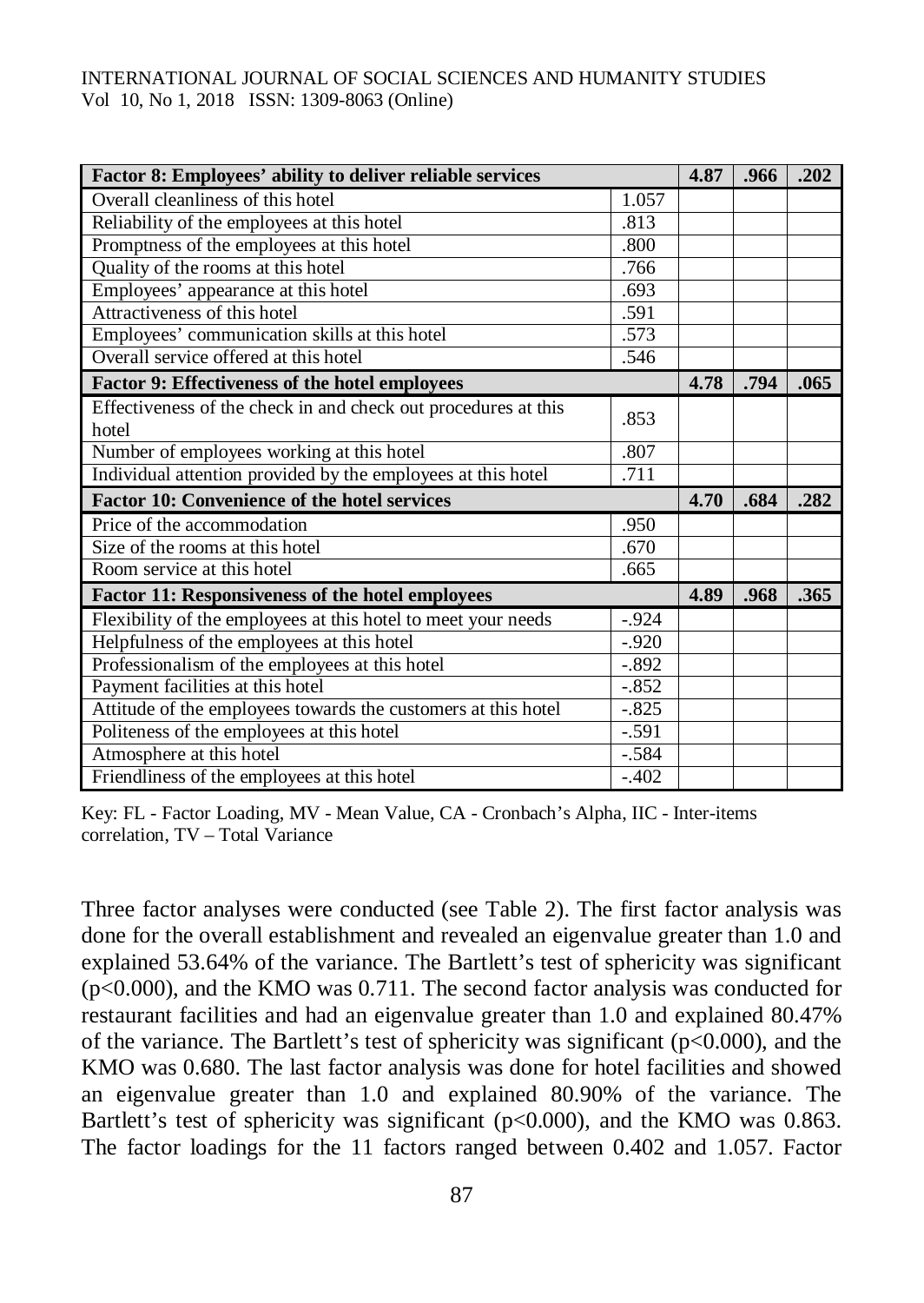loadings are correlations of items with the extracted factor - these correlations can be either positive or negative and to be of significance, it should either be smaller than -0.3 or larger than 0.3. All reliability coefficients were relatively high, ranging from 0.650 (the lowest) and 0.968 (the highest). All the above is considered acceptable (Pallant, 2010:192; Field, 2013:684).

Spearman Rank Order Correlations were calculated to determine the direction and strength of linear relationships between the different factors that contribute to the satisfaction of the tourists (see Table 3). According to Pallant (2010:134), a correlation of 0 indicates no relationship; a correlation of 1 shows a perfect positive relationship and a correlation of -1 shows a perfect negative relationship. Cohen's (1988) guidelines were used for interpretation: small rho =  $< 0.10$ , medium rho =  $>0.10$ , and large rho =  $>0.50$ . Thompson (2001:82) states that we should avoid "merely being stupid in another metric" by interpreting effect sizes with the same rigidity that  $\alpha = 0.05$  has been applied to statistical tests. Furthermore, the results of the Spearman Rank Order Correlation showed significant positive relationships between the different tourist satisfaction factors (Pallant, 2010:134).

| Tourist<br>satisfaction<br>factors<br>$(N=100)$  |                   | of the<br>establishment<br>Accessibility | Jser-friendliness of the<br>establishment | offerings<br>ð<br>assurance<br>restaurant<br>Quality<br>the | of the<br>restaurant employees<br>Service delivery | employees<br>of the<br>Sufficiency<br>restaurant | offerings<br>of the<br>Variety<br>restaurant | restaurant offerings<br>Payment for the | service<br>ability to<br>deliver reliable<br>Employees' | Effectiveness of the<br>employees<br>hotel | of the<br>services<br>Convenience<br>hotel | of the<br>employees<br>Responsiveness<br>hotel |
|--------------------------------------------------|-------------------|------------------------------------------|-------------------------------------------|-------------------------------------------------------------|----------------------------------------------------|--------------------------------------------------|----------------------------------------------|-----------------------------------------|---------------------------------------------------------|--------------------------------------------|--------------------------------------------|------------------------------------------------|
| Accessibility<br>of the<br>establishment         | C<br>$\mathsf{C}$ |                                          | .566<br>**                                | .620<br>**                                                  | .525<br>**                                         | .664<br>**                                       | .617<br>**                                   | .621<br>**                              | .528<br>**                                              | .526<br>**                                 | .565<br>**                                 | .574<br>**                                     |
|                                                  | S<br>1<br>g       |                                          | 0.00                                      | 0.00                                                        | 0.00                                               | 0.00                                             | 0.00                                         | 0.00                                    | 0.00                                                    | 0.00                                       | 0.00                                       | 0.00                                           |
| User-<br>friendliness of<br>the<br>establishment | $\mathsf{C}$      | .566<br>$**$                             |                                           | .585<br>$**$                                                | .440<br>念水                                         | .519<br>**                                       | .683<br>米米                                   | .605<br>$**$                            | .381<br>$**$                                            | .369<br>念末                                 | .355<br>**                                 | .426<br>米米                                     |
|                                                  | S<br>1<br>g       | 0.00                                     |                                           | 0.00                                                        | 0.00                                               | 0.00                                             | 0.00                                         | 0.00                                    | 0.00                                                    | 0.00                                       | 0.00                                       | 0.00                                           |

**Table 3: Correlations between the factors that contribute to tourist satisfaction at a resort**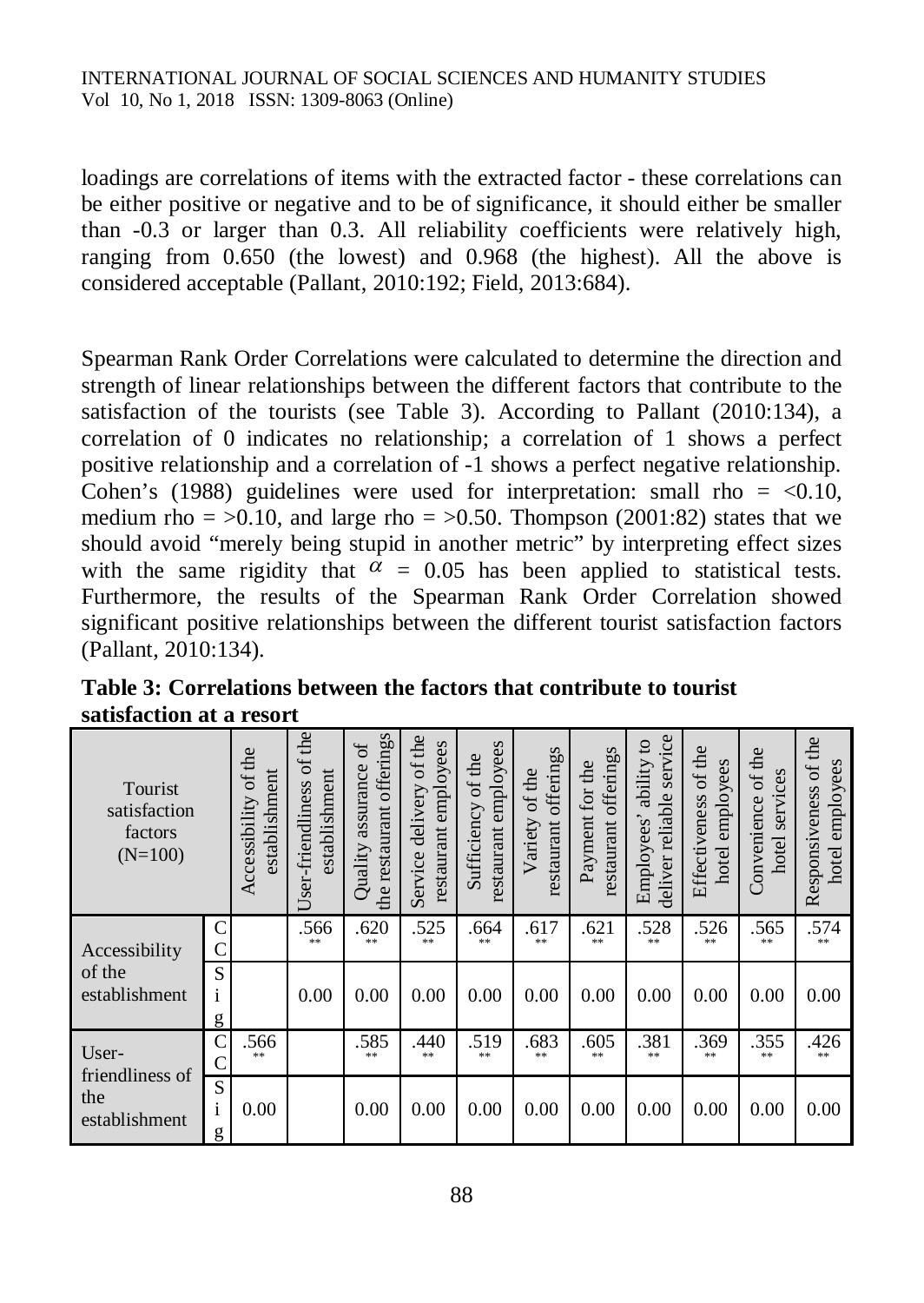| Quality                   | $\mathsf{C}$                   | 620        | .585 |      | .768       | .881<br>**   | .896<br>sk sk | .766<br>**   | .676<br>** | .539<br>** | .579<br>** | .688       |
|---------------------------|--------------------------------|------------|------|------|------------|--------------|---------------|--------------|------------|------------|------------|------------|
| assurance of              | $\overline{C}$                 |            |      |      |            |              |               |              |            |            |            |            |
| the restaurant            | $\overline{S}$<br>$\mathbf{i}$ | 0.00       | 0.00 |      | 0.00       | 0.00         | 0.00          | 0.00         | 0.00       | 0.00       | 0.00       | 0.00       |
| offerings                 | g                              |            |      |      |            |              |               |              |            |            |            |            |
| Service                   | $\overline{C}$                 | .525       | .440 | .768 |            | .731<br>$**$ | .652          | .717         | .659       | .544       | .475<br>** | .680       |
| delivery of the           | $\mathcal{C}$                  |            |      |      |            |              |               |              |            |            |            |            |
| restaurant                | $\overline{S}$                 |            |      |      |            |              |               |              |            |            |            |            |
| employees                 | $\mathbf{i}$<br>g              | 0.00       | 0.00 | 0.00 |            | 0.00         | 0.00          | 0.00         | 0.00       | 0.00       | 0.00       | 0.00       |
|                           | $\mathsf{C}$                   | .664       | .519 | .881 | .731       |              | .798          | .725         | .694       | .616       | .567       | .636       |
| Sufficiency of            | $\mathsf{C}$                   |            | **   | 索索   | $**$       |              | **            | $**$         | $**$       | **         | $**$       | $**$       |
| the restaurant            | $\overline{\mathbf{S}}$        |            |      |      |            |              |               |              |            |            |            |            |
| employees                 | $\mathbf{i}$                   | 0.00       | 0.00 | 0.00 | 0.00       |              | 0.00          | 0.00         | 0.00       | 0.00       | 0.00       | 0.00       |
|                           | g<br>$\overline{C}$            | .617       | .683 | .896 | .652       | .798         |               | .782         | .527       | .389       | .473       | .563       |
| Variety of the            | $\overline{C}$                 |            |      |      | **         | $**$         |               | **           | **         | **         | **         |            |
| restaurant                | $\overline{S}$                 |            |      |      |            |              |               |              |            |            |            |            |
| offerings                 | $\mathbf{i}$                   | 0.00       | 0.00 | 0.00 | 0.00       | 0.00         |               | 0.00         | 0.00       | 0.00       | 0.00       | 0.00       |
|                           | g                              |            |      |      |            |              |               |              |            |            |            |            |
| Payment for               | $\mathsf{C}$<br>$\mathbf C$    | .621       | .605 | .766 | .717<br>** | .725<br>$**$ | .782<br>**    |              | .514<br>** | .448       | .476<br>** | .559<br>** |
| the restaurant            | $\overline{\mathbf{S}}$        |            |      |      |            |              |               |              |            |            |            |            |
| offerings                 | $\mathbf{i}$                   | 0.00       | 0.00 | 0.00 | 0.00       | 0.00         | 0.00          |              | 0.00       | 0.00       | 0.00       | 0.00       |
|                           | g                              |            |      |      |            |              |               |              |            |            |            |            |
| Employees'                | $\mathsf{C}$<br>$\overline{C}$ | .528<br>** | .381 | .676 | .659<br>** | .694<br>**   | .527<br>**    | .514<br>$**$ |            | .793<br>** | .608       | .946       |
| ability to<br>deliver     | $\overline{S}$                 |            |      |      |            |              |               |              |            |            |            |            |
| reliable                  | $\mathbf{i}$                   | 0.00       | 0.00 | 0.00 | 0.00       | 0.00         | 0.00          | 0.00         |            | 0.00       | 0.00       | 0.00       |
| service                   | g                              |            |      |      |            |              |               |              |            |            |            |            |
|                           | $\mathsf{C}$                   | .526<br>** | 369  | .539 | .544<br>** | .616         | .389          | .448<br>**   | .793<br>** |            | .541       | .722       |
| Effectiveness             | $\mathcal{C}$                  |            |      |      |            |              |               |              |            |            |            |            |
| of the hotel<br>employees | $\overline{S}$<br>$\mathbf{i}$ | 0.00       | 0.00 | 0.00 | 0.00       | 0.00         | 0.00          | 0.00         | 0.00       |            | 0.00       | 0.00       |
|                           | g                              |            |      |      |            |              |               |              |            |            |            |            |
|                           | $\overline{C}$                 | .565       | .355 | .579 | .475       | .567         | .473          | .476         | .608       | .541       |            | .657       |
| Convenience               | $\overline{C}$                 |            | **   | **   | **         |              | **            | **           |            | **         |            |            |
| of the hotel              | $\overline{\mathbf{S}}$        |            |      |      |            |              |               |              |            |            |            |            |
| services                  | $\mathbf{i}$<br>g              | 0.00       | 0.00 | 0.00 | 0.00       | 0.00         | 0.00          | 0.00         | 0.00       | 0.00       |            | 0.00       |
| Responsivene              | $\mathcal{C}$                  | .574       | .426 | .688 | .680       | .636         | .563          | .559         | .946       | .722       | .657       |            |
| ss of the hotel           | $\mathcal{C}$                  |            |      |      |            |              |               |              |            | **         |            |            |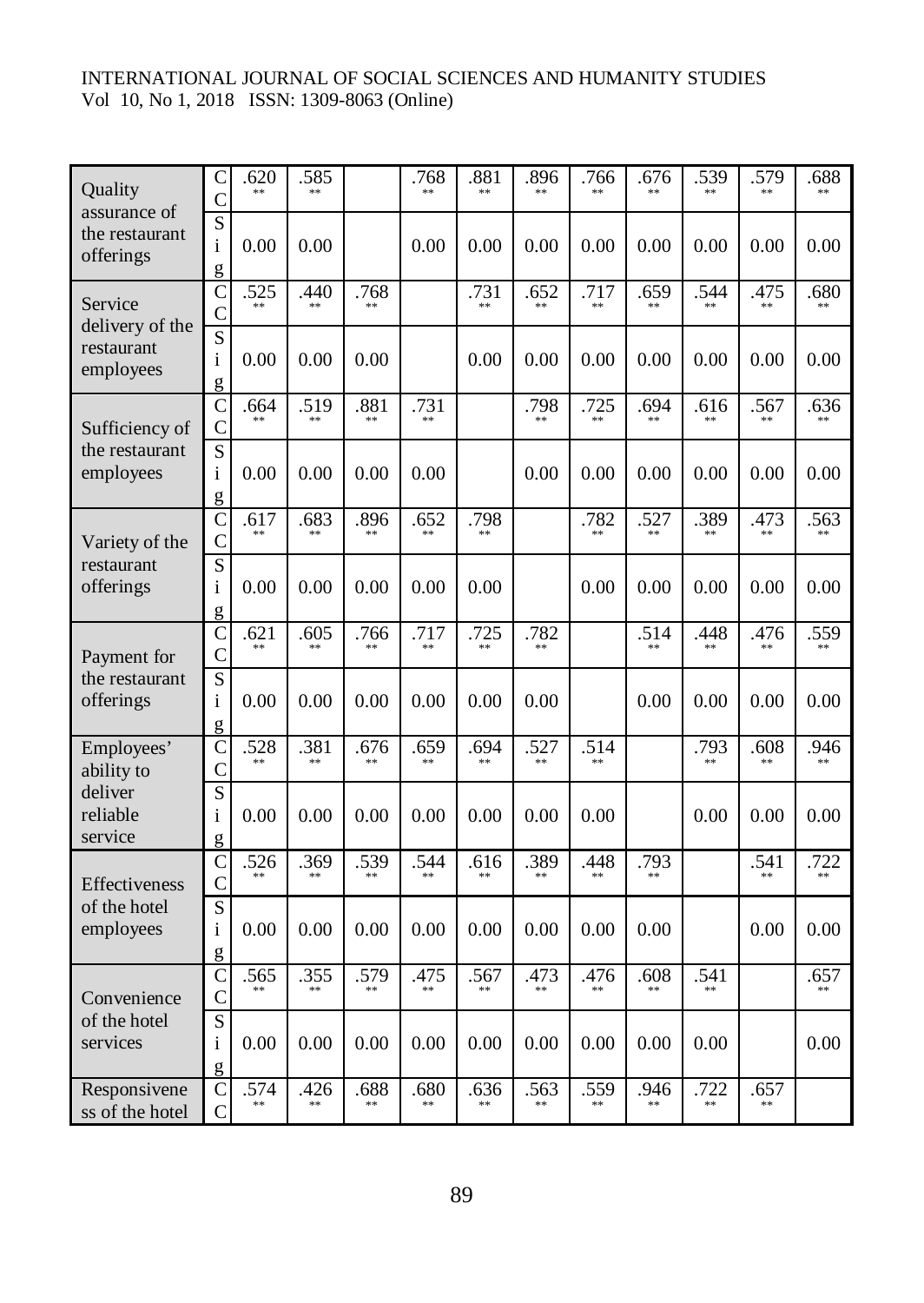| employees | $\sim$<br>ມ   | 0.00 | 0.00 | 0.00 | 0.00 | 0.00 | 0.00 | 0.00 | 0.00 | 0.00 | 0.00 |  |
|-----------|---------------|------|------|------|------|------|------|------|------|------|------|--|
|           | $\sigma$<br>O |      |      |      |      |      |      |      |      |      |      |  |

Key: CC - Correlation Coefficient, Sig – Sig 2 tailed, \*\* - Correlation is significant at 0.01 level, and \* - Correlation is significant at 0.05 level.

#### **4. DISCUSSION**

From Table 2, it can be seen that 11 factors were identified that contributes to tourists' satisfaction at the selected resort. Within the overall establishment two factors where identified. Accessibility (factor 1) consisted of four items, such as signage and availability of parking space. User-friendliness (factor 2) comprised of five items, such as scenery and child-friendliness. Other studies have also found that accessibility and user-friendliness contribute to the satisfaction of the tourists (Arasli & Baradarani, 2014:1422; Ramseook-Munhurren, Seebaluck & Naidoo, 2015:257).

Furthermore, five factors where identified with regards to the restaurant facilities, these factors have also been identified in other studies as essential contributors to the satisfaction of tourists (Sekajja, 2006:72; Arasli & Baradarani, 2014:1422; Ramseook-Munhurren *et al.,* 2015:256; Ara, 2016:91). Quality assurance (factor 3) contained six items, such as employees' communication skills and overall cleanliness. Service delivery (factor 4) included seven items, such as attitude of the employees towards customers and professionalism of the employees. Sufficiency of the employees (factor 5) consisted of three items, such as employees' appearance and number of employees working at this restaurant. Variety of restaurant offerings (factor 6) comprised of two items, variety of food and beverages offered and attractiveness of this restaurant. Payment of the restaurant offerings (factor 7) contained two items, payment facilities, and price of the food and beverages offered.

Moreover, four factors were identified with regards to the hotel facilities. Employees' ability to deliver reliable services (factor 8) included eight items, such as overall cleanliness and reliability of the employees. Effectiveness of the employees (factor 9) consisted of three items, such as effectiveness of the check in and check out procedures and number of employees working at this hotel.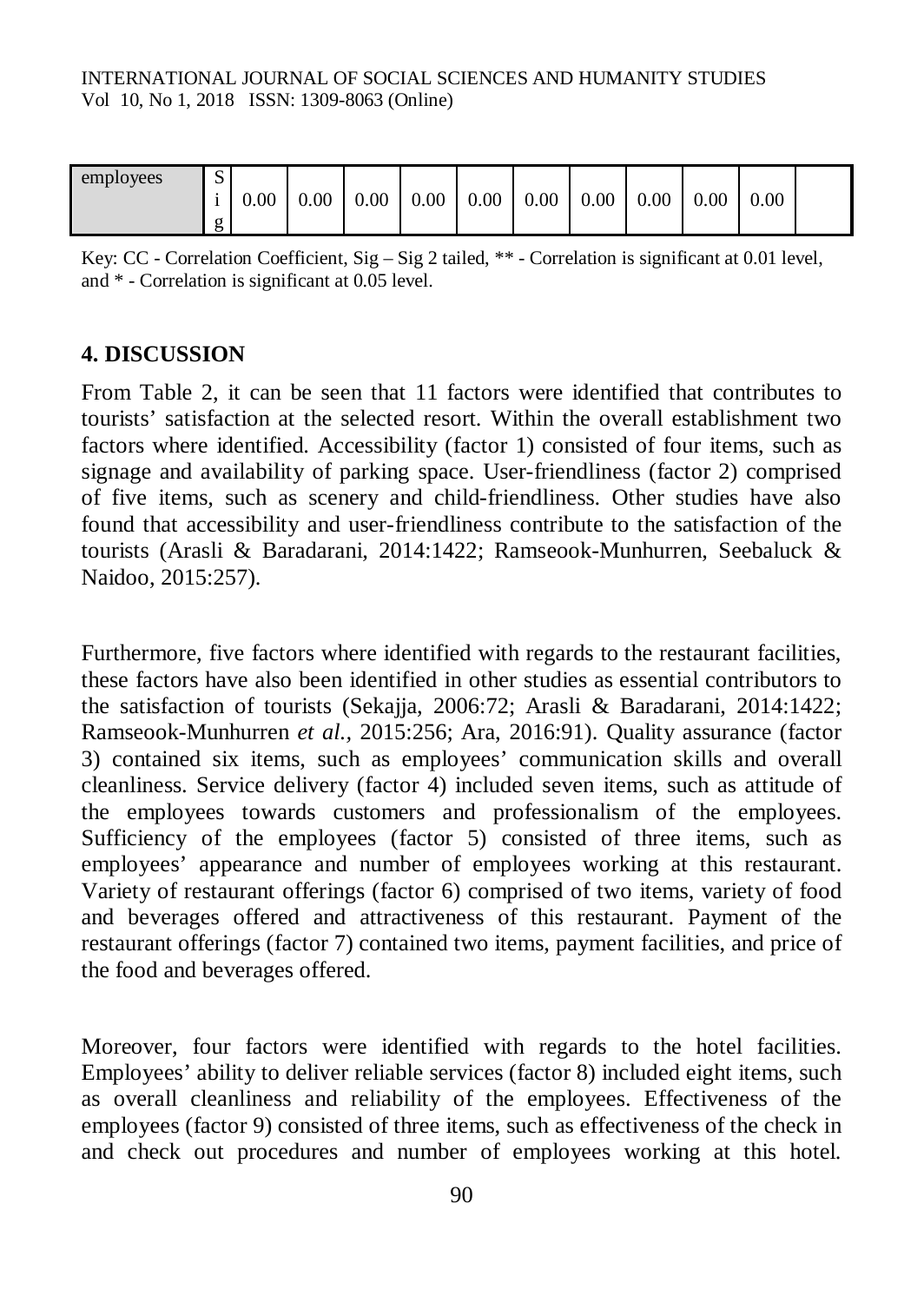Convenience of the hotel services (factor 10) comprises of three items, such as price of the accommodation and size of the rooms. Finally, responsiveness of the employees (factor 11) contained eight items, such as flexibility of the employees to meet your needs and helpfulness of the employees. Sekajja (2006:72), Arasli and Baradarani (2014:1422), Ramseook-Munhurren *et al.* (2015:257) and Ara (2016:92) also found that these factors contribute to the satisfaction of the tourists.

All of the above factors are considered as important factors towards the satisfaction of the tourists at a resort. However, similar factors have been identified in other studies in different industries. Thus, the factors that has the most significant contribution to the satisfaction of the tourists within the three aspects (overall establishment, restaurant and hotel facilities) of the resort in South Africa include accessibility of the overall establishment (factor 1) with a 4.73 mean value, 0.782 Cronbach Alpha value and 0.254 Inter-Item Correlation value. Service delivery of the restaurant employees (factor 4) with a 4.87 mean value, 0.899 Cronbach Alpha value and 0.556 Inter-Item Correlation value. Responsiveness of the hotel employees (factor 11) with a 4.89 mean value, 0.968 Cronbach Alpha value and 0.365 Inter-Item Correlation value.

From Table 3 it is clear that the factors have a medium to large positive correlation with each other. This indicates that the factors are interrelated with each other, meaning that if a particular factor contributes to tourist satisfaction, a variety of other factors will also contribute to the satisfaction of the tourists. For example, there is an unique correlation between the factors, employees' ability to deliver reliable services and responsiveness of the hotel employees. Therefore, this means that if the tourists are satisfied with one of these factors, they will also be satisfied with the other factor. However, if the tourists are dissatisfied with one of these factors, they will also be dissatisfied with the other factor. Moreover, it can be seen that tourists are more satisfied with the responsiveness of the hotel employees than with the other factors. Therefore, it is important for resorts to ensure that they focus on items such as professionalism of the employees at this hotel and payment facilities at this hotel to ensure they obtain tourist satisfaction. Thus, resorts should improve items such quality of the rooms, attractiveness of this hotel and helpfulness of the employees to exceed the satisfaction of the tourists to obtain loyalty, positive word of mouth and increase in profit (Eid, 2013:252: Ozatac *et al.*, 2016:87; Yeo *et al.*, 2016:179).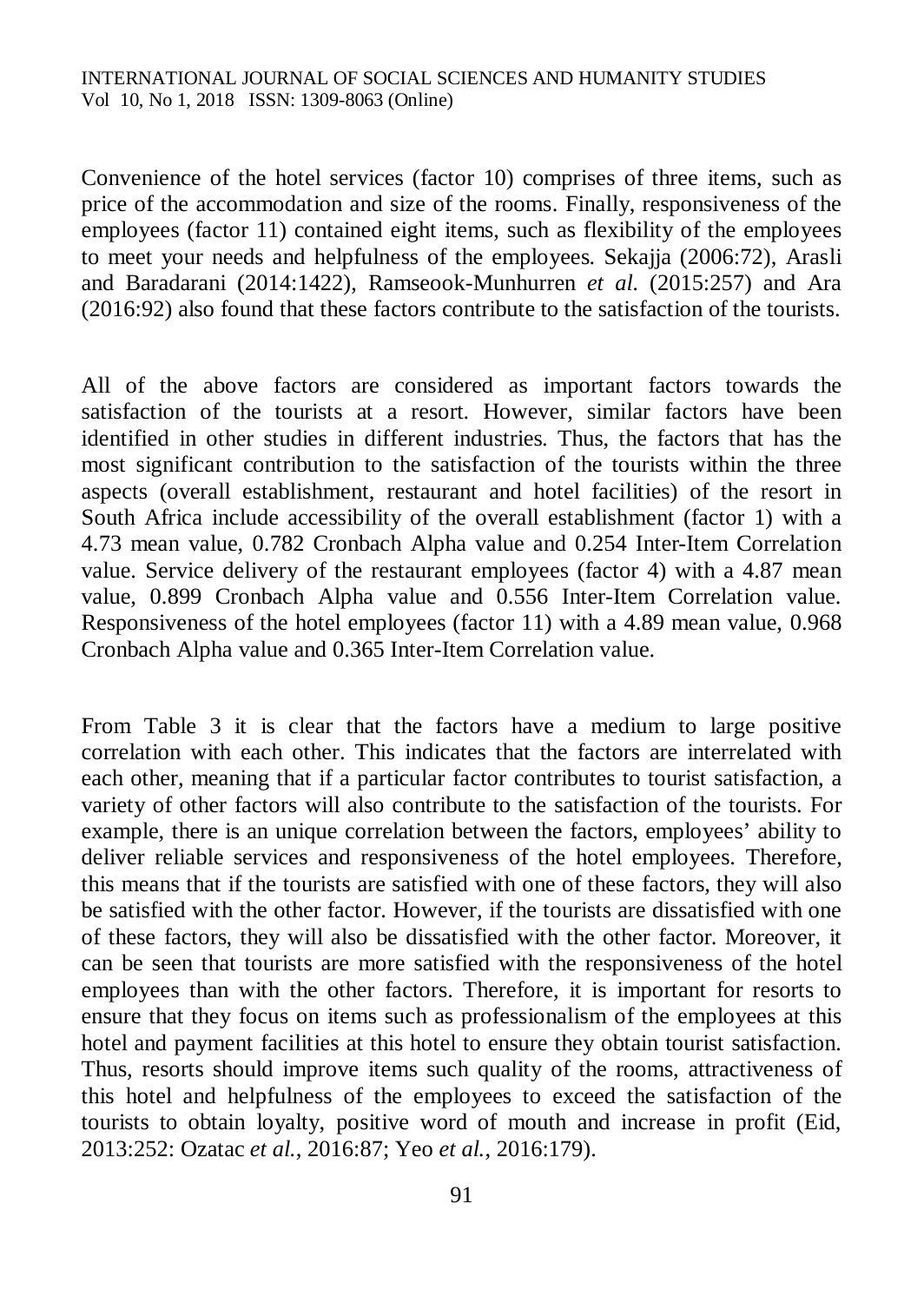# **5. CONCLUSION**

To conclude, this study focused on the factors that contribute to tourists' satisfaction at the selected resort within Gauteng, South Africa. It can be seen that tourism is vital in any economy and provides a variety of benefits to a country. However, there are a variety of factors that influence the satisfaction of the tourists in a resort context that must be adhered to. Within this study, 11 factors where identified that contribute to the satisfaction of the tourists. Amongst others, the factors that have the largest contribution to the satisfaction of the tourists within three areas at a resort, including accessibility of the overall establishment, service delivery of the restaurant employees and responsiveness of the hotel employees. Furthermore, the 11 factors that have been identified are interrelated with each other, especially the two factors employees' ability to deliver reliable services and responsiveness of the hotel employees. The tourists are more satisfied with the factor responsiveness of the hotel employees than with the other factors that have been identified. Thus, indicating that resort managers need to focus on the identified factors to ensure that their tourists are satisfied and to obtain a variety of competitive advantages, for example, increase in profit and positive word of mouth. Future studies can be done in other sectors of the tourism industry and also in other tourism organisations using a measuring instrument similar to the one that was employed in this study. This will assist tourism organisations to gain an improved understanding of tourist satisfaction, to manage tourists' satisfaction more effectively and to compete more successfully in the marketplace.

## **REFERENCE**

Agbor, J. M. (2011). *The relationship between customer satisfaction and service quality: a study of three service sectors in Umea*. Masters dissertation. Umea University.

Anjum, U., Aftab, J., Sultan, Q. & Ahmed, M. (2016). Factors affecting the service quality and customer satisfaction in Telecom Industry of Pakistan. *International Journal of Management, Accounting and Economics,* 3(9), 509-520.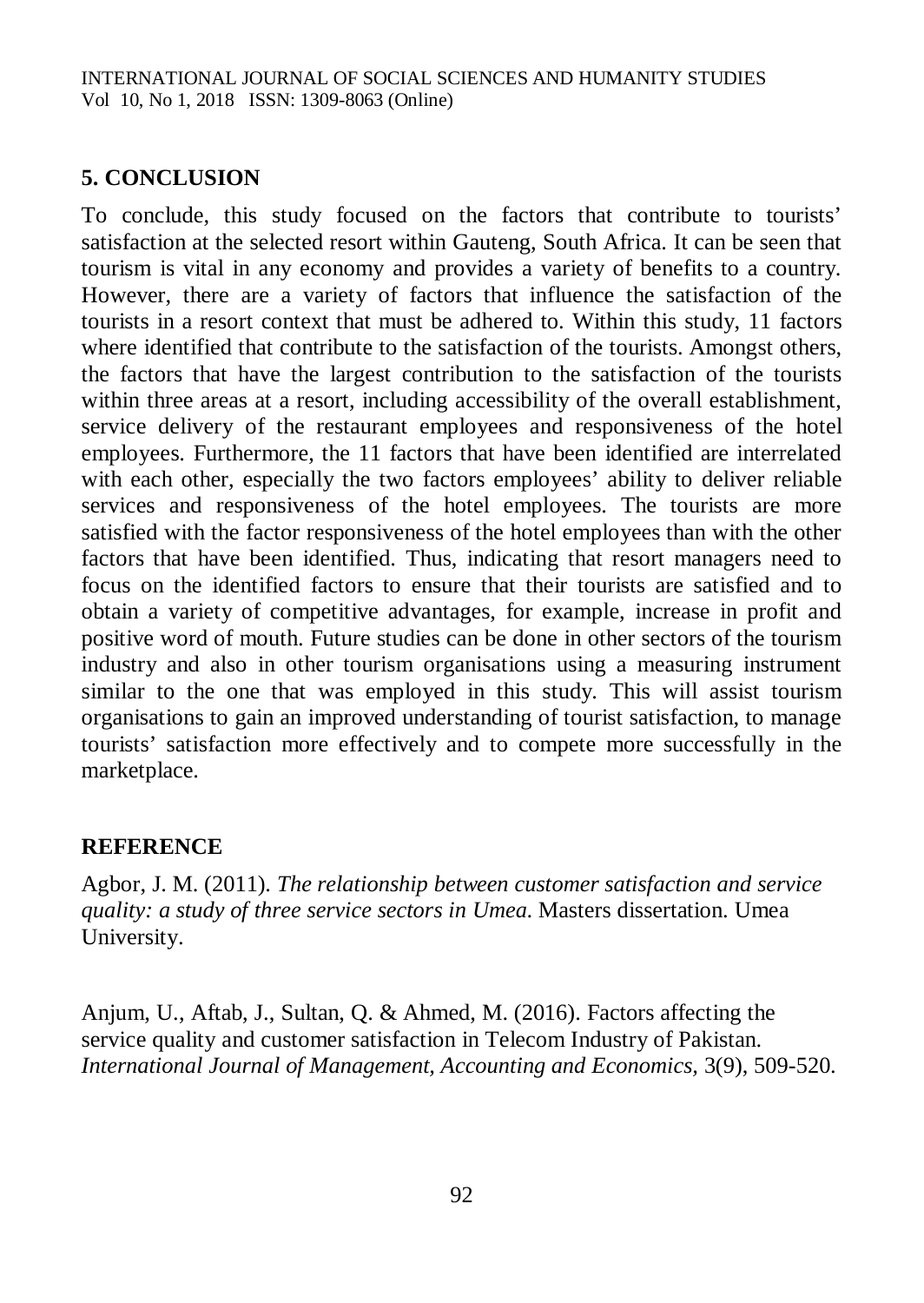Ara, A. (2016). Guest satisfaction in hotels of Kashmir: the perception of foreign tourists. *International Journal of Research in Commerce and Management,* 7(4), 88-93.

Arasli, H. & Baradarani, S. (2014). European tourist perspective on destination satisfaction in Jordan's industries. *Procedia-Social and Behavioral Science,*  109(2014), 1416-1425.

Cohen, J. (1988). *Statistical power analysis for behavioural sciences*, Hillsdale, N.J.: Erlbaum.

Eid, R. (2013). Integrating Muslim customer perceived value, satisfaction, loyalty and retention in the tourism industry: an empirical study. *International Journal of Tourism Research*, 17(3), 249-260.

Field, A. (2013). *Discovering statistics using IBM SPSS statistics*. London, U.K.: Sage.

Ihtiyar, A., Ahmad, F.S. & Osman, M.H.M. (2014). An integrated framework: intercultural competence, service quality and customer satisfaction in grocery retailing. *Procedia-Social and Behavioral Science,* 109(2014), 492-496.

Iniesta-Bonillo, M. A., Sanchez-Fernandez, R. & Jimenez-Castillo, D. (2016). Sustainability, value and satisfaction: model testing and cross-validation in tourist destination. *Journal of Business Research,* 69(2016), 5002-5007.

Lovrentjev, S. (2015). Education of tourist guides: case of Croatia. *Procedia Economics and Finance,* 23, 555 – 562.